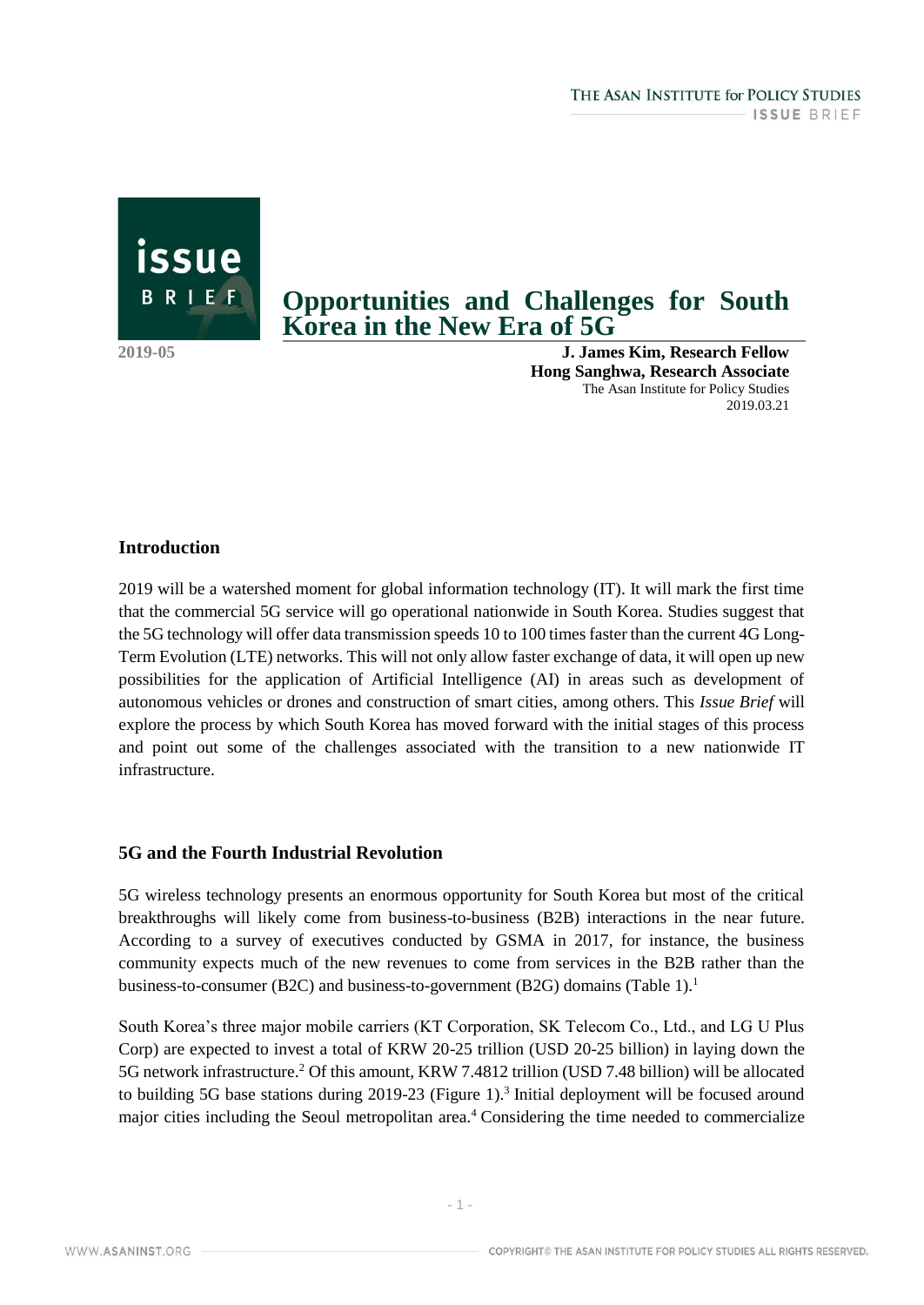the software products for 5G network, commercial 5G services are not likely to be in widespread use until 2023.<sup>5</sup>

|                                                      | Most<br>important | Important | Moderate | <b>Less</b><br>important | Least<br>important |
|------------------------------------------------------|-------------------|-----------|----------|--------------------------|--------------------|
| <b>Business</b><br>(B2B, B2B2C)                      | 69%               | 20%       | 3%       | 6%                       | 3%                 |
| Consumer<br>(B2C)                                    | 23%               | 31%       | 34%      | 9%                       | 3%                 |
| Government<br>(B <sub>2G</sub> , B <sub>2G2C</sub> ) | 14%               | 26%       | 40%      | 17%                      | 3%                 |

**[Table 1] New Sources of Revenues for 5G<sup>6</sup>**

Source: GSMA(CEO 5G Survey, October 2016)

According to a report released by the KT Economic and Management Research Institute,<sup>7</sup> South Korea's 5G network is expected to inject at least KRW 30.3 trillion (USD 30.3 billion)<sup>8</sup> into the South Korean economy by 2025, which will be 1.51 percent of the country's gross domestic product (GDP) in 2025. The report estimates that this number would grow to at least KRW 47.8 trillion (USD 47.8 billion) by 2030 (2.08 percent of the GDP). Companies are striving to develop new 5G services that can yield such growth.





(Unit: USD million)

Source: National Assemblyman Song Hui-gyeong<sup>9</sup>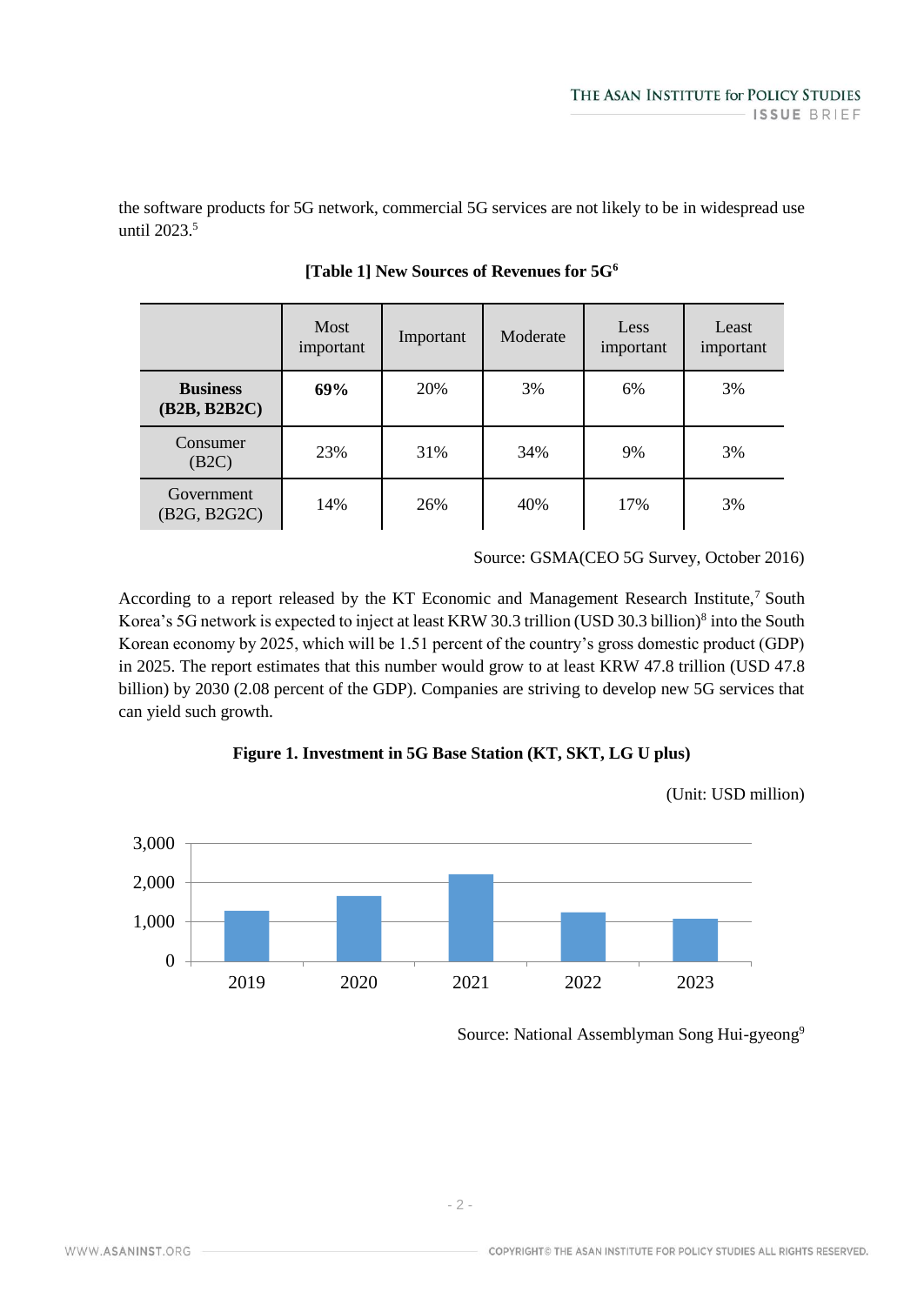The Moon administration sees the 5G wireless technology as the launchpad for South Korea's takeoff into the Fourth Industrial Revolution.<sup>10</sup> The impact is expected to be significant on all sectors of the economy. In manufacturing, for instance, the next-generation smart factories would enable companies to reduce supply chain costs and improve quality. Usage of autonomous driving and truck platooning is expected to become more pervasive. More widespread use of big data, AI, and biometric authentication would also bring about a paradigm shift in the financial sector. 5G would open the floodgates for higher quality virtual reality and augmented reality, which will change immersive media experiences. Significant transformation is also expected in the healthcare industry as people will have easier access to their own health data. Remote surgery and medical treatment may become easier and more widespread. Drone usage in courier service is expected to shorten delivery time and cost. Retail industry will focus even more on inventory and logistics rather than physical displays and showrooms. In agriculture, development and application of smart farming are expected to increase agricultural productivity.<sup>11</sup>



(Unit: USD 100 million)



**2025**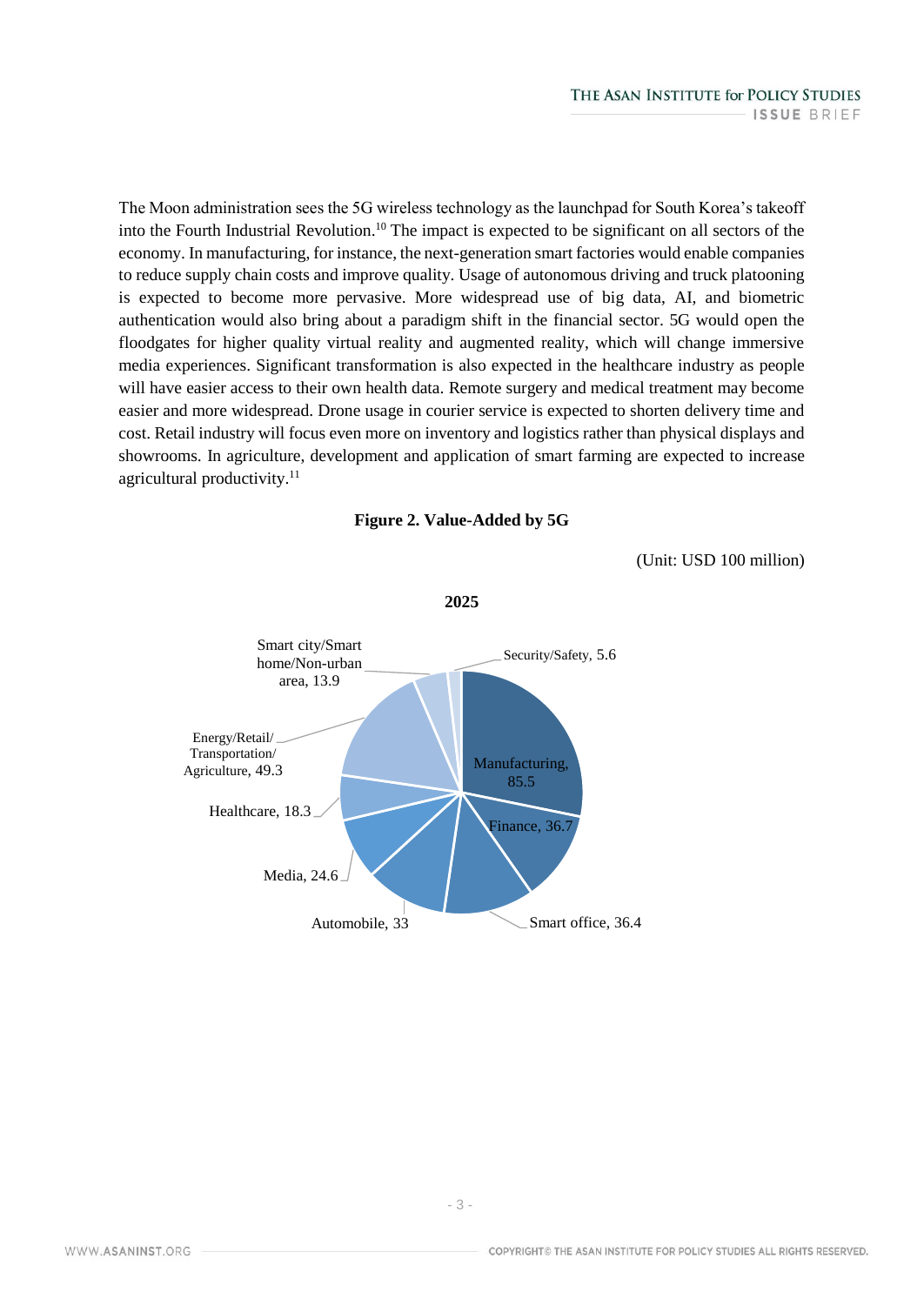

Source: KT Economic and Management Research Institute

Much of the research and development among the country's three major mobile carriers are focused on realizing these socio-economic benefits (Figure 2). To support this effort, South Korea's Ministry of Science and ICT announced a plan in October 2018 to invest KRW 86.3 billion (USD 86.3 million) by 2020 in five areas: smart factory, smart city, autonomous vehicle, immersive media, and disaster/safety.<sup>12</sup> In December 2018, the National Assembly passed a special tax law to reduce the tax burden among the three major South Korean mobile carriers by allowing a tax deduction equivalent to 3 percent of the investment in 5G base stations established outside of Seoul, Incheon, and Gyeonggi Province during 2019-20.<sup>13</sup>

#### **Security Challenges**

While there are clear benefits to the nationwide deployment of 5G services, South Korea must also address some serious concerns related to its dependence on Chinese equipment and technology. In particular, LG U Plus relies on Huawei equipment and technology for some of its 5G network. As of December 2018, 5,804 5G base stations have been installed nationwide by the three major mobile carriers. Among them, 4,133 stations are operated by LG U Plus in Seoul and Daejeon metropolitan area.<sup>14</sup> While it is not clear how many of these stations are linked to Huawei, there is growing pressure on LG U Plus to exercise greater caution and transparency in its utilization of Chinese equipment and technology.

Research has shown, for instance, that a significant number of cyberattacks against government agencies and companies around the world have originated from China.<sup>15</sup> In a recent report by the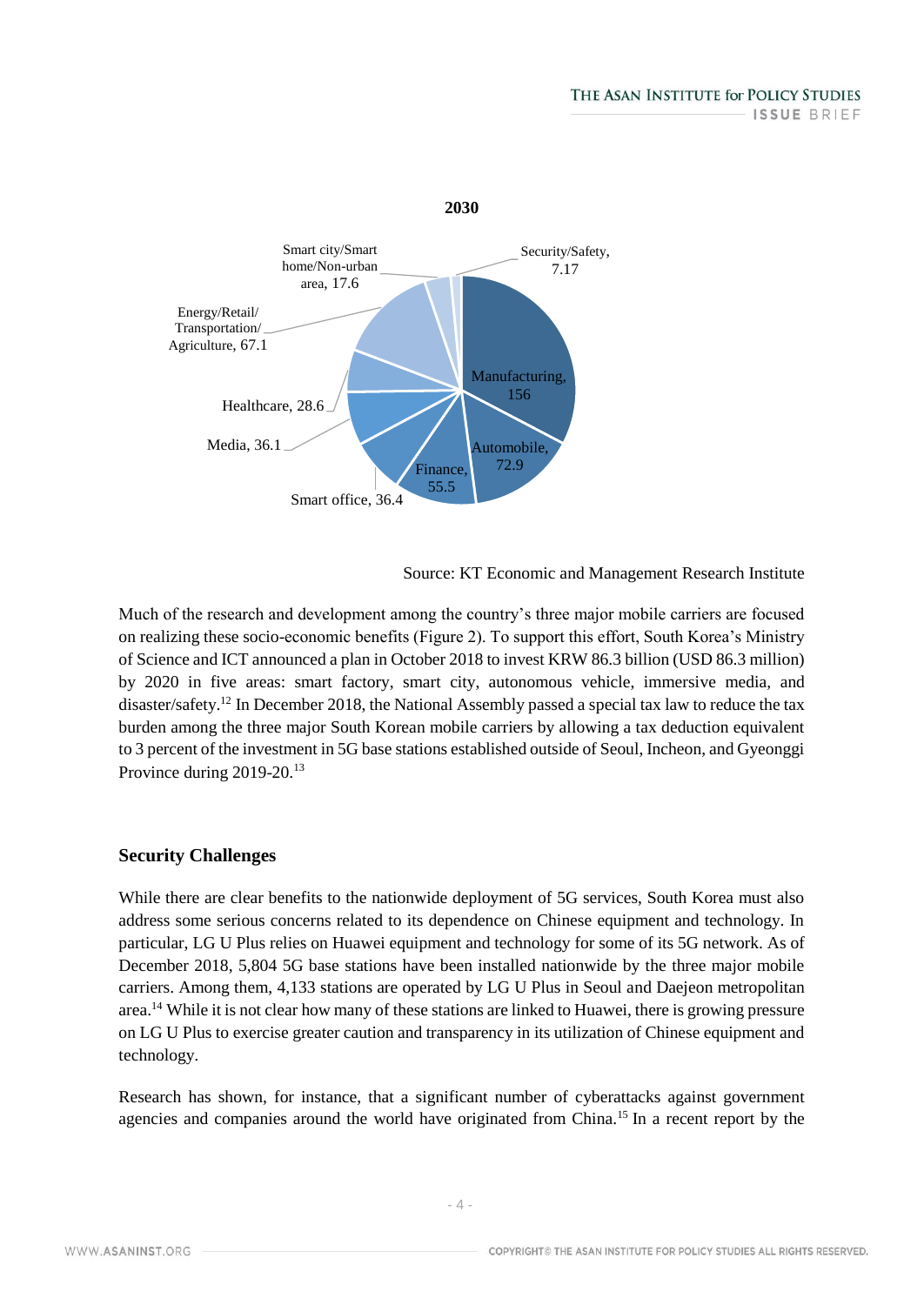cybersecurity company Carbon Black, China and Russia accounted for nearly half of all politically motivated cybersecurity incidents between July and November of 2018.<sup>16</sup> Some of these incidents are linked to the Chinese government and companies like Huawei and ZTE. Huawei, for instance, is facing a 10-count indictment by the U.S. government for violating T-Mobile's intellectual property rights and evading U.S. sanctions against Iran through its subsidiary Skycom Tech Co Ltd.<sup>17</sup> The Chinese government, in coordination with Chinese telecommunications companies, have also been found to have transferred confidential data from the headquarters of the African Union to servers in Shanghai over a period of five years without prior consent.<sup>18</sup> Bloomberg's recent report about tiny spy chips in Supermicro server motherboards widely used by many U.S. companies also raised concerns about the potential for Chinese hardware hack.<sup>19</sup> This report was especially disconcerting due to the fact that Chinese companies supply approximately 75 percent of all mobile equipment and 90 percent of all computer parts around the world.<sup>20</sup>

These incidents, while not isolated, have raised concerns among many countries about the national security implications of relying on Chinese technology. According to an unpublished memo released by the U.S. National Security Council on January 30, 2018, China has invested quite heavily in 5G network development.<sup>21</sup> The report goes on to recommend that the U.S. must temper its dependence on China's 5G technology. This view is widely shared among other countries such as Australia, Canada, New Zealand, Japan, France, Germany, and the Czech Republic.



#### **Figure 3. Incidence of Cyberattacks Against the South Korean Government, 2015-17**<sup>22</sup>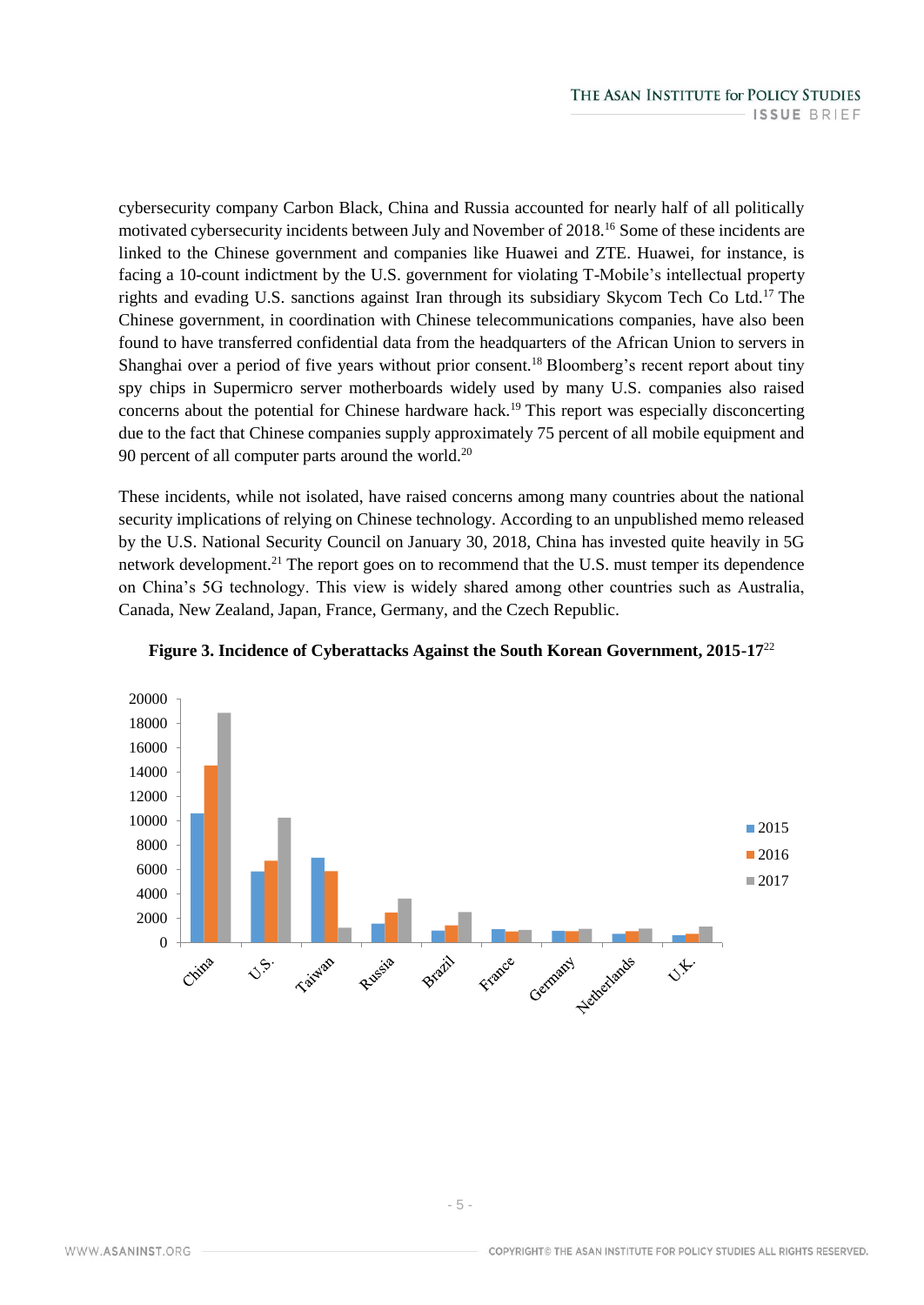

#### **Incidence of Cyberattacks Against the South Korea's Ministry of Foreign Affairs, 2014-17**<sup>23</sup>

South Korea must begin to take this threat seriously given that its government agencies continue to be the target of cyberattacks from mainland China (Figure 3). Both hardware and source code hackings pose a serious threat to South Korea's national security. South Korean authorities are currently investigating how many Supermicro motherboards are being used in the country and are considering remedial measures to address this security weakness. <sup>24</sup> However, the government response related to the usage of Chinese equipment in 5G networks has been relatively subdued. The official position is that the South Korean government will refrain from intervening directly in the dayto-day operations of private telecommunication companies.<sup>25</sup> Instead, the government has encouraged LG U Plus to respond to these security concerns through third-party inspection of Huawei source codes. The results of this finding is likely to be made public during the first half of 2019.

Meanwhile, LG U Plus has argued that the management and operation of the telecommunications system is different in South Korea from other countries like Australia and the United States. In the former, the network system is managed by service providers whereas in the latter, equipment providers manage and operate the networks themselves. LG U Plus also argues that the company's 5G network is not connected to the external network and that it is thoroughly monitored and managed by its staff. Critics argue that these conditions do not preclude every possible ways in which security can be breached in the LG U Plus operated network.<sup>26</sup>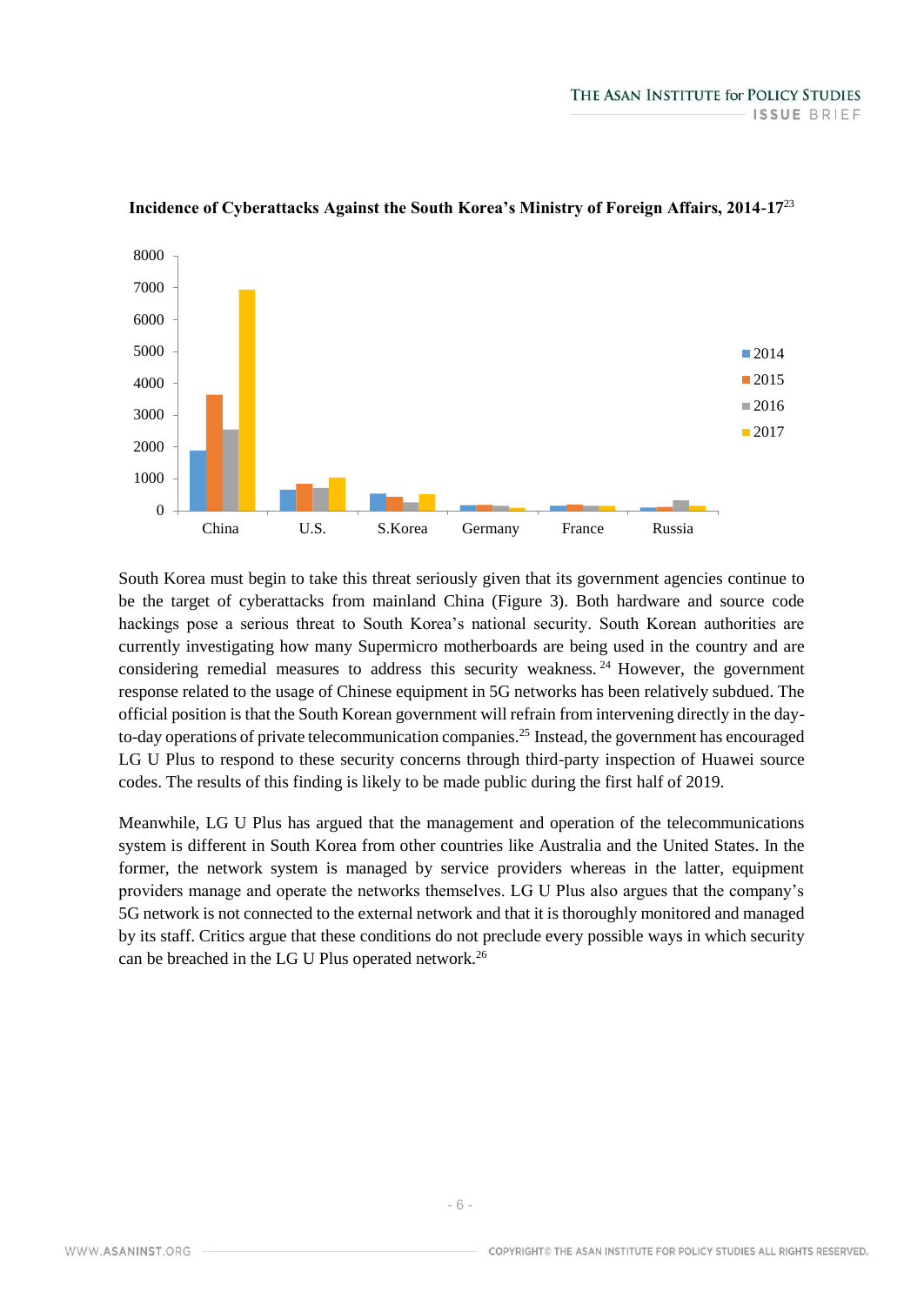|            | <b>Samsung</b>                | <b>Ericsson</b>                                   | <b>Nokia</b>                           | <b>Huawei</b>                              |
|------------|-------------------------------|---------------------------------------------------|----------------------------------------|--------------------------------------------|
| <b>SKT</b> | Capital area,<br>Chungcheong  | Gyeongsang                                        | Jeolla, Gangwon                        |                                            |
| <b>KT</b>  | Capital area,<br>Busan, Ulsan | Gangwon,<br>Chungcheong<br>(north),<br>Gyeongsang | Chungcheong<br>(south), Jeolla         |                                            |
| $LGU+$     | Chungcheong,<br>Jeolla        | Chungcheong,<br>Jeolla, Gangwon                   | Gyeongsang,<br>Capital area<br>(south) | Seoul, Capital<br>area (north),<br>Gangwon |

|  |  | Table 2. Geographic Distribution of 4G LTE Network in South Korea |
|--|--|-------------------------------------------------------------------|
|--|--|-------------------------------------------------------------------|

Source: Eugene Investment & Securities<sup>27</sup>

## **Figure 4. Distribution of 4G LTE Equipment in South Korea**



Source: Eugene Investment & Securities<sup>28</sup>

5G is also only a part of the story. South Korea must seriously reconsider its dependence on Chinese technology and equipment in 4G LTE. This is because the transition to 5G will be phased in over time with 4G LTE expected to play an important role in this transition. This is especially so given the fact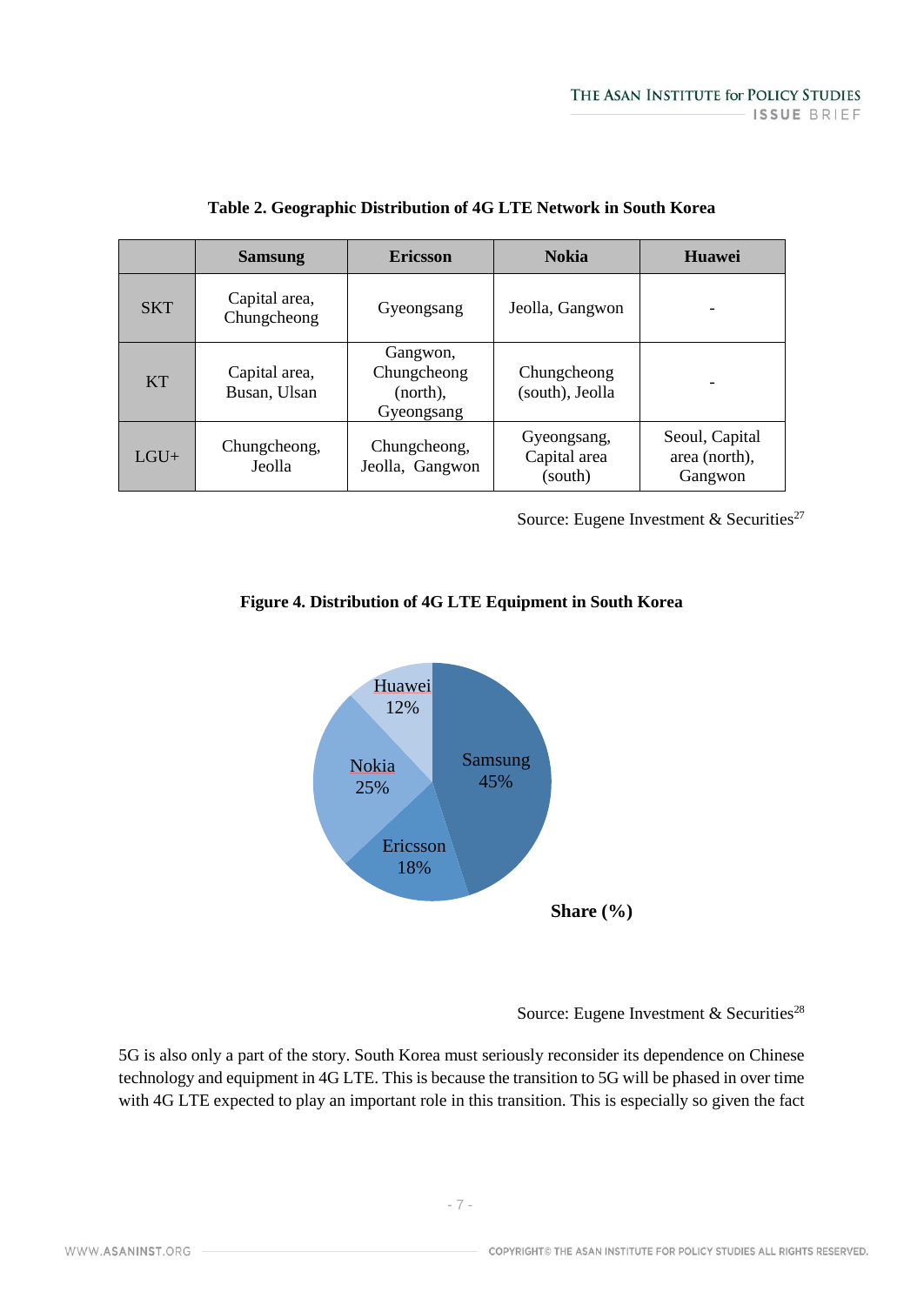that the 5G network will initially operate in a Non-Standalone (NSA) mode. That is, the 5G services will utilize existing LTE networks in the initial onset of its deployment. This is an intermediate temporary arrangement which is expected to be phased out in the long run as the 5G infrastructure becomes more robust and established. This is also partly why the mobile carriers that provided the 4G LTE services are also the preferred providers of the 5G network. Based on available data, Huawei gears account for a small but significant portion of the total 4G wireless network (Table 2, Figure 4).

### **Conclusion**

The 5G network holds many promises for South Korea's economy and society. However, there are significant risks associated with the government's decision to permit the use of Chinese equipment and technology. South Korea has attempted to manage this risk through diversification of equipment and service providers. However, this does little to address the vulnerabilities in the network and which can be exploited by outside actors. More stringent regulation and oversight are critical to safeguard South Korea's national security.

These efforts must also move beyond a narrow focus on 5G. Naver, South Korea's biggest web portal, is reportedly using Huawei equipment and technology in its new Internet Data Center (IDC). Given that the company offers cloud services for various government agencies and public entities, this decision has raised some eyebrows in South Korea. Naver executives claim that Huawei devices and equipment are not used in the Pyongchon IDC, which handles all cloud services for government and public institutions.<sup>29</sup> This, however, does not address the potential security breach in the private domain.

Reliance on Chinese technology and equipment in wired network is even more disconcerting. KT Corporation, for instance, has recently announced its decision to use Huawei equipment for NongHyup Bank's network upgrade project, one of the country's four major commercial banks. Huawei's transmission equipment will be used to build the major network lines connecting 6,200 NongHyup Bank branches across South Korea. As the network provider for all major financial institutions, KT may also choose to utilize Huawei equipment for the three other largest financial institutions (i.e. Shinhan Bank, KB Kookmin Bank, and KEB Hana Bank).<sup>30</sup>

Due to Huawei technology's strong price competitiveness, dependence on Huawei equipment extends beyond South Korea's financial institutions to other key areas of the economy. For instance, Huawei has been chosen to supply the backbone networks for both the Korea Securities Computing Corporation<sup>31</sup> (Koscom) and the Korea Electric Power Corporation (KEPCO).<sup>32</sup> Huawei also provides the core equipment for telecommunications systems in Seoul Metro lines Nos. 1 to 4 and Nos. 7 and 8.<sup>33</sup> These arrangements together with past pattern and practice suggest that South Korea is vulnerable to potential cyber-attacks in strategic sectors of the economy.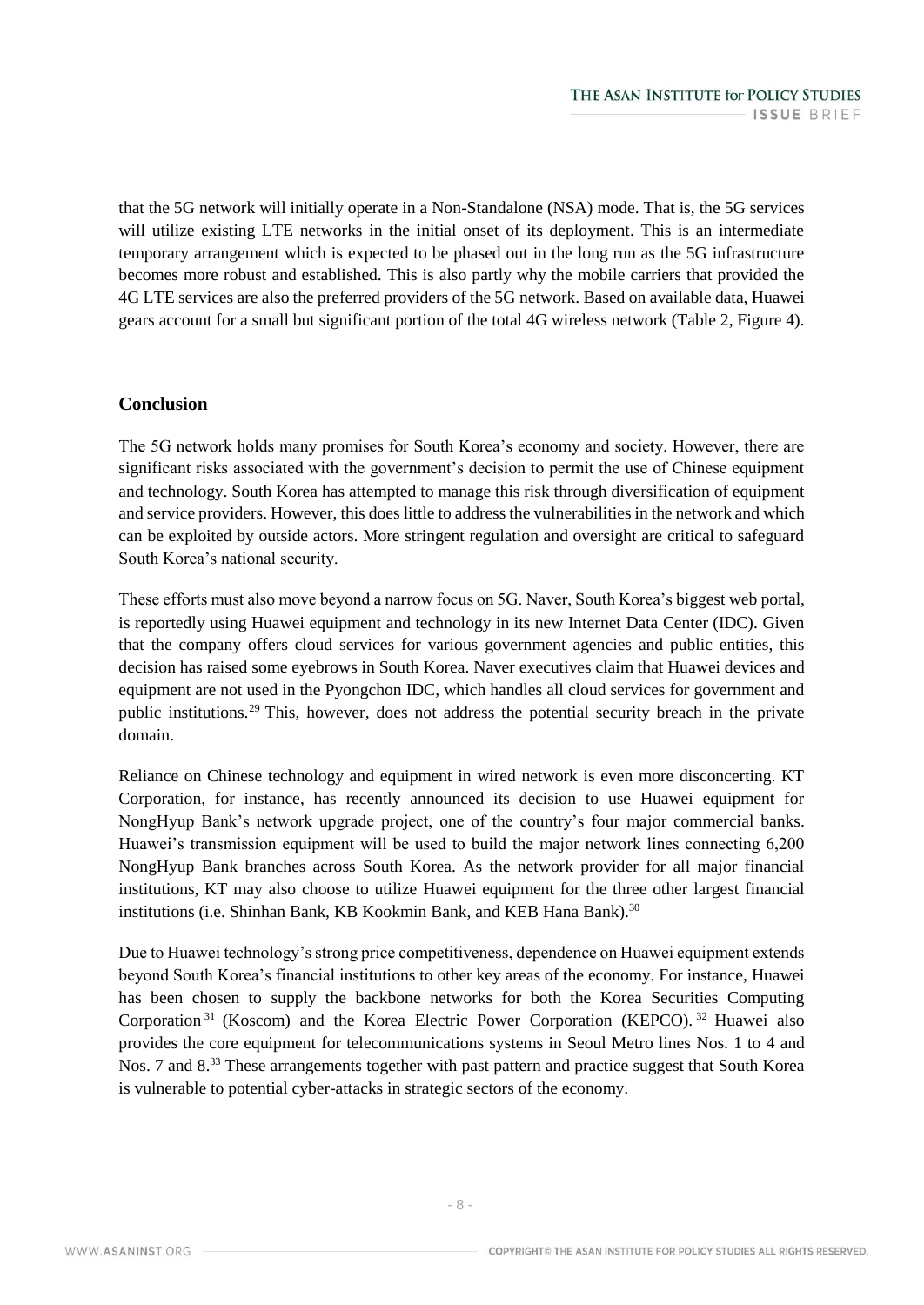It is important that the South Korean government takes these threats seriously and attempt to find a robust solution to address the vulnerabilities in its IT infrastructure. One possibility is to phase out the South Korea's reliance on Chinese equipment and technology. This is justifiable in the sense that there are adequate alternatives to Huawei, such as Samsung, Nokia, and Ericsson. The other is to continually invest in the development of better cybersecurity system. It is important to recognize that there is no single one-size fits all solution to this problem – that is, cybersecurity requires continual adaptation and development. Finally, instead of leaving cybersecurity to individual firms, it may be best to pool the expertise and resources of both the public and private sector. Developing a more cooperative and open arrangement between the government and businesses may be an ideal approach to addressing this shortcoming.

[\(https://www.gsmaintelligence.com/research/?file=0efdd9e7b6eb1c4ad9aa5d4c0c971e62&download\)](https://www.gsmaintelligence.com/research/?file=0efdd9e7b6eb1c4ad9aa5d4c0c971e62&download)

<sup>7</sup> KT Economic and Management Research Institute, *5G Ui Sahoegyeongjejeok Pageubhyogwa Bunseok* (August 1, 2018).

<sup>10</sup> Remarks by President Moon Jae-in at Fifth Stop of Nationwide Economic Tour: Daejeon as Special Fourth Industrial Revolution City, January 24, 2019

[\(https://english1.president.go.kr/BriefingSpeeches/Speeches/113\)](https://english1.president.go.kr/BriefingSpeeches/Speeches/113)

<sup>&</sup>lt;sup>1</sup> The government urged mobile carriers to make 5G consumer service available at affordable price. IBK Economic Research Institute, *5 Sedae Idongtongsin(5G)i Gajyeool Mirae: Jungso Tongsinjangbigieobege Hojaeinga* (June, 2018); LG Economic Research Institute, *5G Service Ga Neomeoya Hal Gwajedeul* (February 9, 2018).

<sup>2</sup> IBK Economic Research Institute, *Op. Cit.*; LG Economic Research Institute, *Op. Cit.*

<sup>3</sup> National Assemblyman Song Huigyeong, *Tongsin3sa 5G Tuja Yeoryeokbujok, Yesangaek Mot Michineun 7 Jo 5000 Eokwon* (October 11, 2018).

<sup>&</sup>lt;sup>4</sup> As of November 30, 5,804 5G base stations were set up across the country by the three mobile carriers. Among them, 3,858 (66.5%) stations were established in the Seoul Metropolitan area, whereas only 173 (2.9%) stations were set up in Busan. National Assembly Yun Sangjik, *Idongtongsinsabyeol 5G Gijiguk Singo Hyeonhwang* (December 7, 2018).

<sup>5</sup> IBK Economic Research Institute, *Op. Cit.*

<sup>6</sup> Question: Where will new operator revenues in 5G come from?

<sup>&</sup>lt;sup>8</sup> We assume an exchange rate of USD  $1 = \text{KRW } 1,000$ .

<sup>9</sup> National Assembly Song Huigyeong, *Op. Cit.* 

<sup>11</sup> KT Economic and Management Research Institute, *Op. Cit.* 

<sup>12</sup> Ministry of Science and ICT (MSICT) Press Release, *Mingwani Sonjabgo 5G Meokgeori Balgul Naseonda* (October 4, 2018).

<sup>&</sup>lt;sup>13</sup> If a company's employment rate grows by more than 5 percent year-to-year, there is an additional one percent deduction in addition to the two percent baseline deduction.

<sup>14</sup> National Assembly Yun Sangjik, *Op. Cit.*; Lee Sangjae, "Guknae Yuseonmang Kkwak Jabeun Huawei, 2inja ChepoBulttong Tuina," *JoongAng Ilbo*, December 9, 2018.

<sup>15</sup> Center for Strategic & International Studies, *Significant Cyber Incidents*

[<sup>\(</sup>https://www.csis.org/programs/cybersecurity-and-governance/technology-policy-program/other-projects](https://www.csis.org/programs/cybersecurity-and-governance/technology-policy-program/other-projects-cybersecurity)[cybersecurity\)](https://www.csis.org/programs/cybersecurity-and-governance/technology-policy-program/other-projects-cybersecurity)